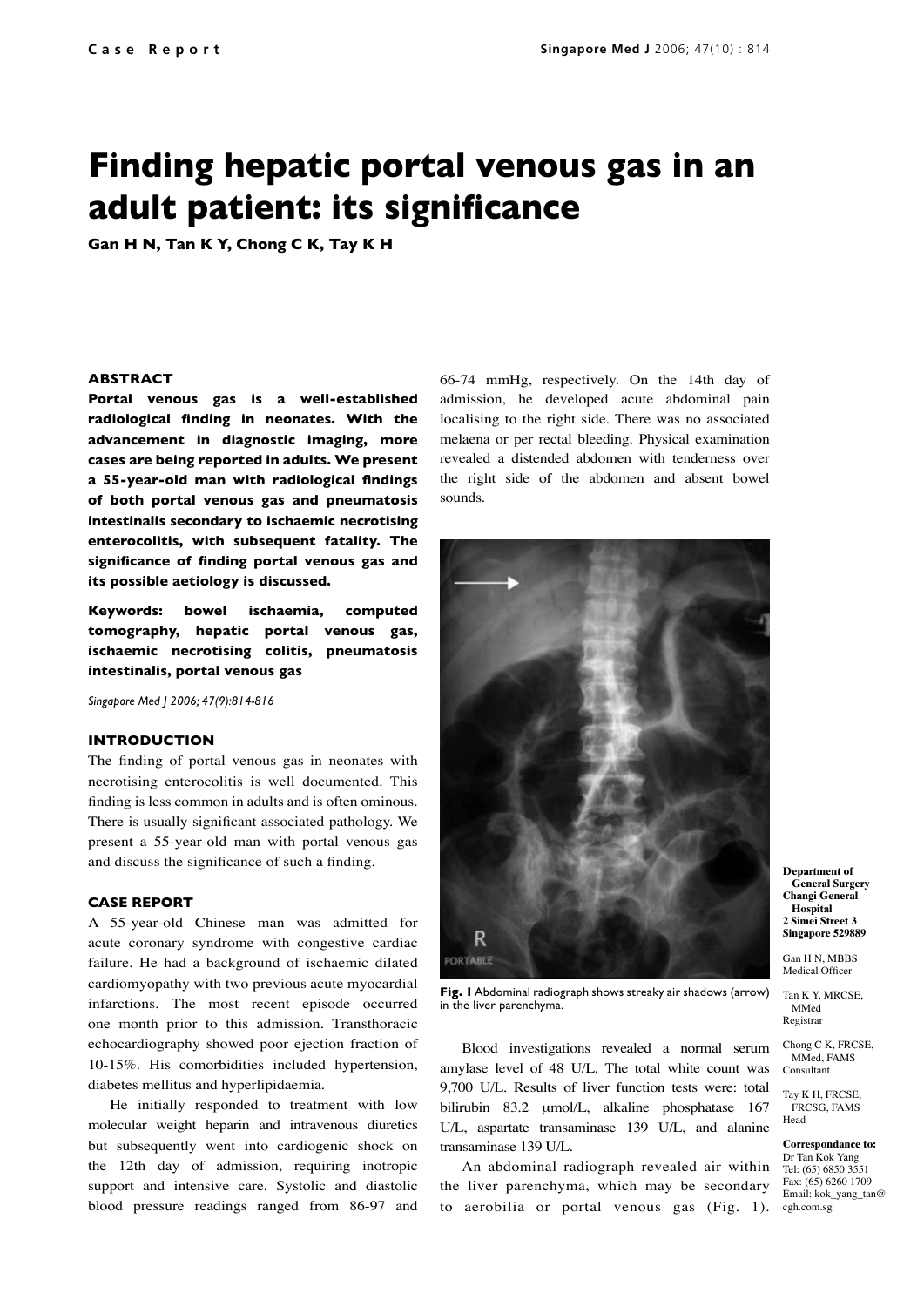

**Fig. 2** Axial CT images show (a) pneumatosis intestinalis (arrows) and (b) peripheral distribution of air (arrow) within the hepatic parenchyma.

Urgent computed tomography (CT) of the abdomen showed pneumatosis intestinalis of the caecum and ascending colon. Air shadows were seen within the portal venous system in the liver (Figs. 2a & b). The peripheral distribution of the air in non-dependent areas was typical of portal venous gas.

In a setting of prolonged cardiogenic shock and inotropic support, the clinical and radiological picture was that of ischaemic necrotising colitis with ascending infection. Unfortunately, as he developed disseminated intravascular coagulopathy, and continuing cardiac instability, he was unable to be stabilised enough for surgery. He succumbed three days after the development of his abdominal signs. No postmortem was done.

### **DISCUSSION**

Hepatic portal venous gas (HPVG) was first reported in 1955 in infants with necrotising enterocolitis by Wolf and Evans<sup>(1)</sup>. It is more common in neonates than adults. The first adult case was reported in 1960 by Susman and Senturia<sup>(2)</sup>. With the advancement of imaging, more cases are being reported. There are various conditions associated with HPVG. These include inflammatory bowel disease, gastric ulcer or dilatation, intra-abdominal or retroperitoneal abscesses, duodenal perforation, biliary infection, complications of endoscopic procedures, blunt abdominal trauma and intestinal ischaemia. When associated with pneumatosis intestinalis (PI), the cause is usually bowel ischaemia<sup>(3)</sup>.

In a review of 182 cases of HPVG in adults by Kinoshita et al<sup>(4)</sup>, the overall mortality rate was  $39\%$ , although the mortality rate was significantly higher at 75% in patients who also had underlying bowel necrosis. Interestingly, there was no mortality associated with inflammatory bowel disease, intraperitoneal tumour, cholangitis and pancreatitis or complications post-endoscopical procedures. Urgent work-up of the underlying cause of HPVG is essential as there is invariably a significant underlying pathological process. Urgent surgery is required in patients with bowel ischaemia.

Clinical suspicion of bowel ischaemia must be high when faced with a patient with prolonged shock requiring inotropic support, as in our case. Radiographical findings of bowel ischaemia include bowel wall thickening, submucosal focal mural thickening, dilated bowel loops, pneumatosis intestinalis, and mesenteric or portal venous gas. CT findings include the above as well as engorgement of mesenteric veins and mesenteric oedema, mesenteric arterial or venous thromboembolism, lack of bowel wall enhancement, increased enhancement of the thickened bowel wall, and infarction of other abdominal organs (5).

The pathogenesis of HPVG and PI are not well understood. It has been proposed that mucosal integrity, intraluminal pressure, bacterial flora and intraluminal gas all contribute to these two entities<sup>(6)</sup>. Mucosal injury can result in increased gut permeability to air, thus allowing intrusion of intraluminal gas into the bowel wall in PI, and escape of gas into the portal venous system via the mesenteric veins in HPVG. Increased intraluminal pressure can also allow air to diffuse out of the bowel lumen, with or without mucosal injury. Presence of gas-forming bacteria is another postulated cause.

In our patient, cardiogenic shock and the use of high doses of inotropes are likely to have resulted in poor mesenteric perfusion, which led to the bowel ischaemia and finally bowel necrosis. The raised liver enzymes are likely due to ischaemic hepatitis. Urgent laparotomy and bowel resection were indicated but unfortunately his condition did not allow him to undergo surgery.